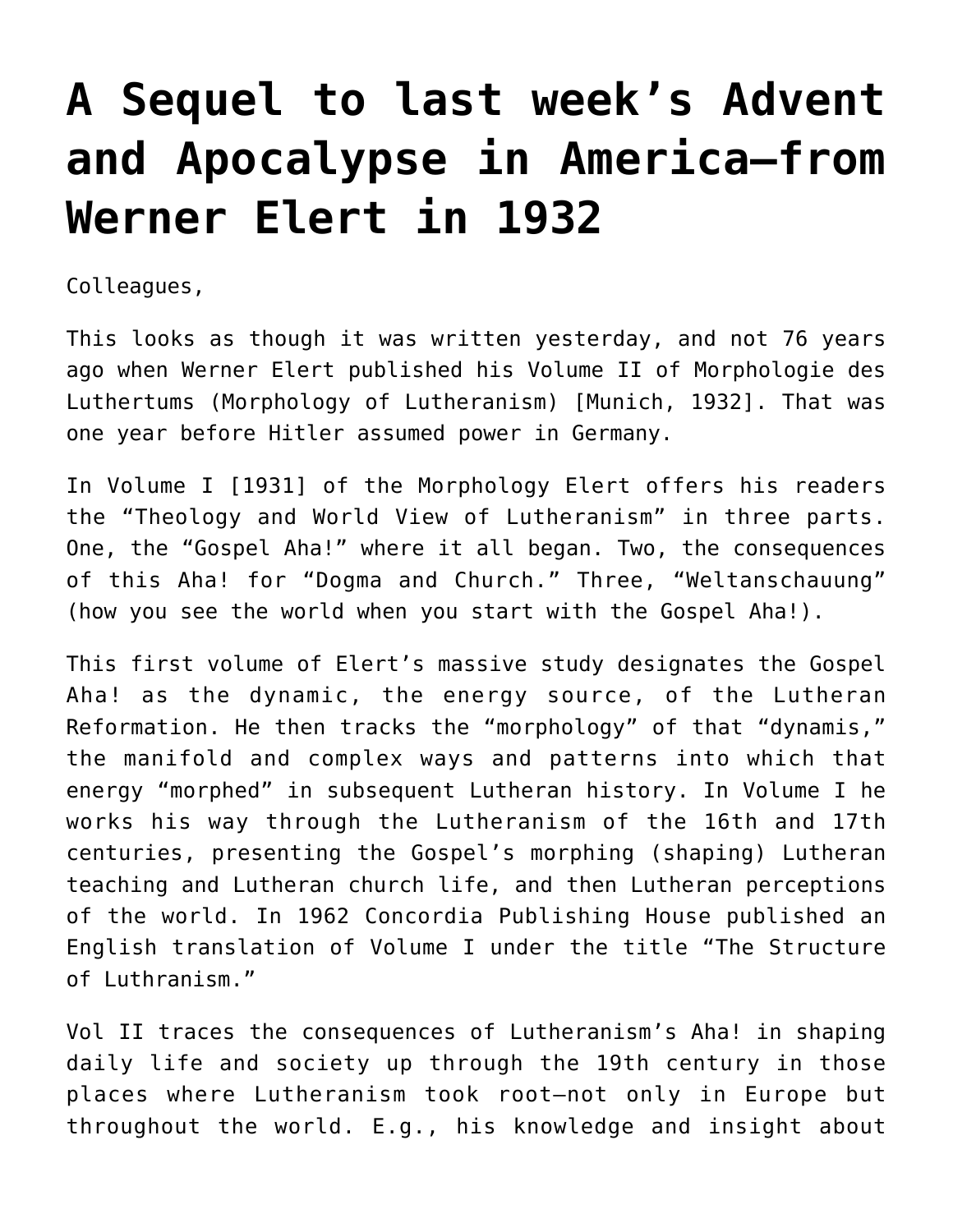Lutheranism in the USA is stunning. This volume two was never translated.

If all 521 pages of Elert's volume two are a bit daunting, you can get a quick-blick from one of his essays that we posted as Thursday Theology #29–almost exactly 10 years ago on Dec. 10, 1998. Here's the URL: <https://crossings.org/thursday/1998/thur1210.shtml> "Luthera nism and World History" is its title.

The last three pages of Morphology volume two I've translated for you below. They are the concluding paragraphs of section five, Social Structures and Economics. I offer them as a sequel to last week's "Advent and Apocalypse in America." Elert probes considerably deeper and farther than I succeeded in doing. That's always been the case.

The problems confronting modern society in the realm of economics can be approached from three directions. One is to see them as issues of technology, transportation, the distribution of world resources. Thus the once-thriving industries of the Thuringian forests came to an end not because human morality or diligence failed, but because the steam engine shifted the concentration of heavy industry away from wood to coal, when the railroad with its cheap transportation costs wiped out the decentralization of the iron industry that had previously been the case. The laboring masses relocated by this shift in technology can never be rescued from the place of their pain until they die out from childlessness. That is the solution technology offers.

"Or one can address those problems as mere questions of capital, issues of financial value. Carried to its consequence this procedure calculates every human activity, not only human work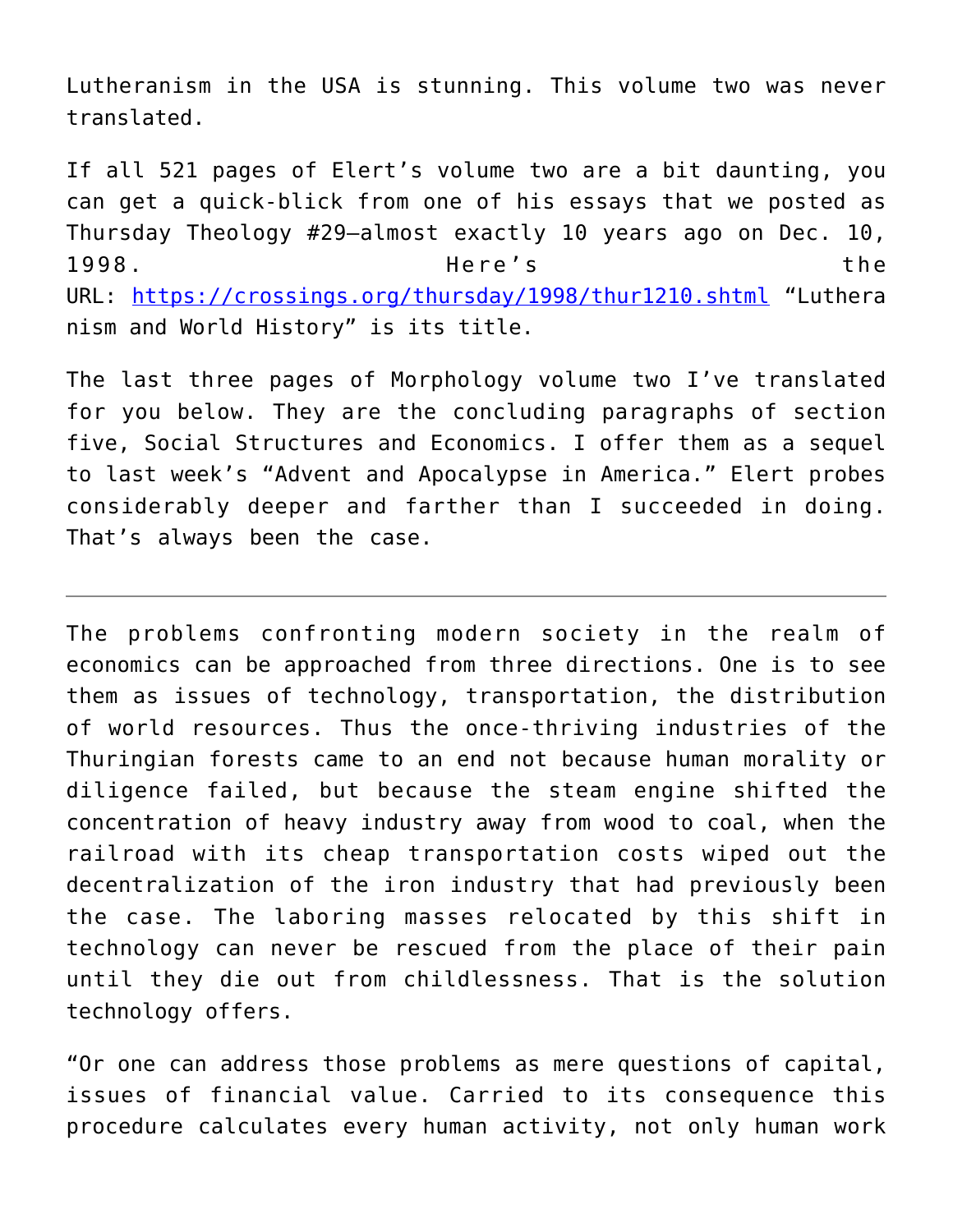at the machine, but also at the desk, in fact, the whole creation and everything humans produce (from governments to church bells), and finally human beings as well according to their monetary value. And they are then managed–and finally disposed of–accordingly. That means the end of the Western world, which today already is losing its commitment to "accountability" to others on the planet, and then aside from this accountability has absolutely nothing more to lose. In this model of economics standardized humans with standardized production, standardized pleasures and standardized minds have no individual color at all. They are all gray.

Or the third option. You can hope to master those problems with a fundamentally ethical program. That may be the method of charity for the oppressed, or c lass struggle, or the social gospel with its proposals to create the Kingdom of God on earth by bringing democracy to the whole world. These basically ethical possibilities still seemed plausible yesterday. [Elert is writing in 1932.] But today their naivite about the realities of our situation has been shattered.

These solutions born of ethical considerations and ethical energy are the weakest of all. That's also true of the doctrine of class struggle. [1932 is just 15 years after the Bolshevik revolution in Russia.] It separates the owners and the expropriated like sheep and goats, like the good and the evil, and believes that the good will win. That is "Aberglaube," a false faith. Even the medieval church, which did indeed have great moral power, dared to proclaim "owning nothing" only as an "evangelical counsel" for monastics, but not for society at large. Communism draws its practical impulsive force exclusively from human desire for goods that communism has not produced and according to its own nature never can produce. One could understand communism and class struggle and even acknowledge it as a violent attempt of self-help for rescue from intolerable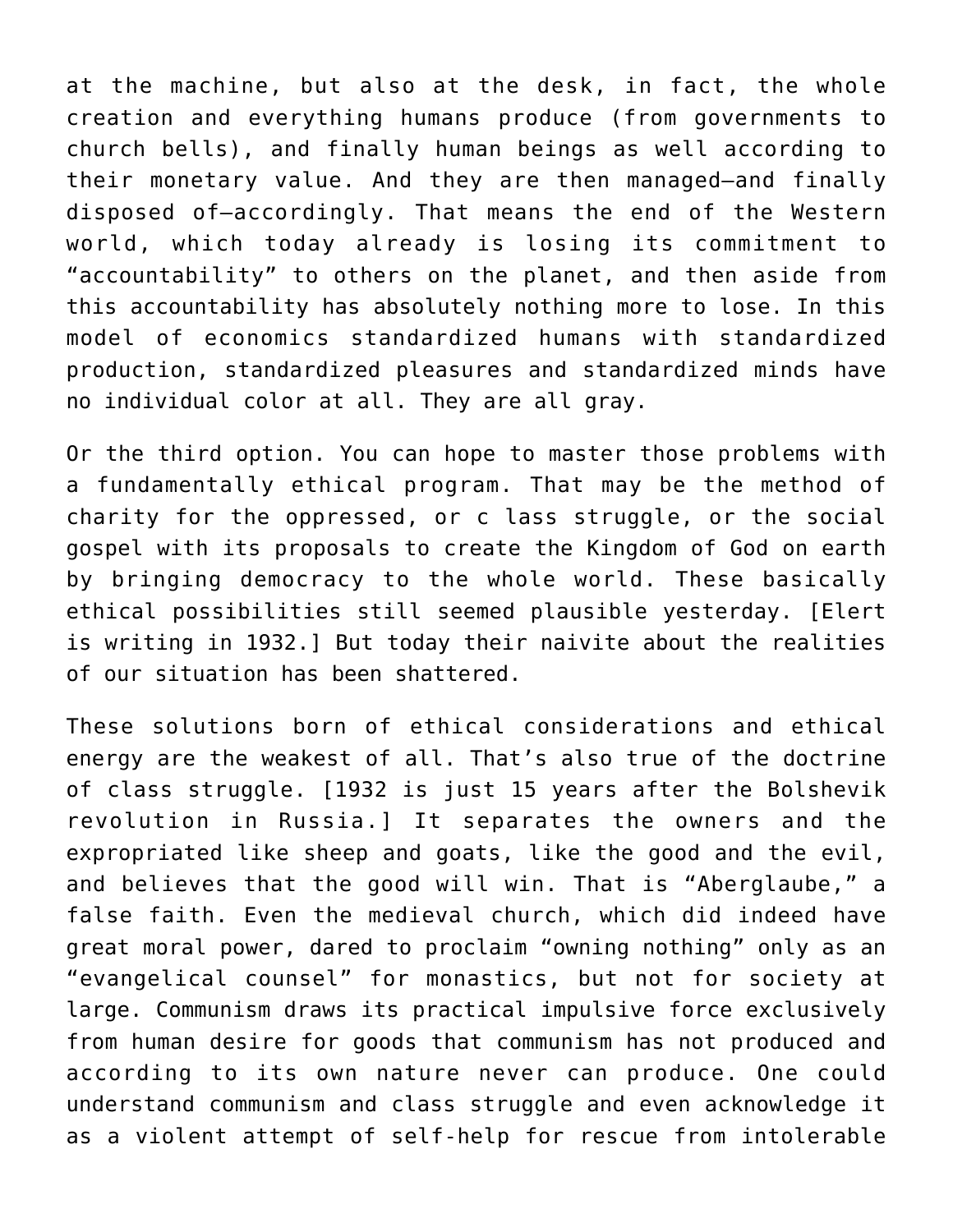conditions, as shaking off the vampire that sucks all the victim's blood. But it cannot cage the beast ready to spring in every human heart.

For those who are not convinced of this from other sources, the solid evidence for this is that every communist program calls for coercive force, not only to create the social and economic order it envisions, but to keep it in place once it has arrived. The only exception to that is Tolstoy. Yet his doctrine comes from principles of the peasant world of Old Russia. In his "Kreuzer sonata" he envisions the willing demise of the entire human race. His themes on closer examination are all privileges of the bourgeoisie.

Beyond all that, there is one thing that communism and capitalism and the believers in technological progress all share, and that is the capitulation of the human race to economics, with the word economics understood in the broadest possible sense. In all three options the same "Weltanschauung," world-view, is at work, whose explicit components cannot be denied.

The economy has become an inescapable dynamis of our personal life and the life of our society–in much the same way that Luther could not escape "reason" as soon as he started to think. He too accepted the necessity of taking reason's path to its bitter end. Many of today's blasphemies about economy call to mind–often verbatim– his eruptions about despair. Were we to think through the current economic and social world we live in, think it through to the end, we too would stand exactly before Deus absconditus [God in hiding] as he did.

His theophany [Aha!] came when he no longer sought to evade, but stood still and simply listened. With this we have brought this book [all 1000 pages] to full circle. [Elert's volume one begins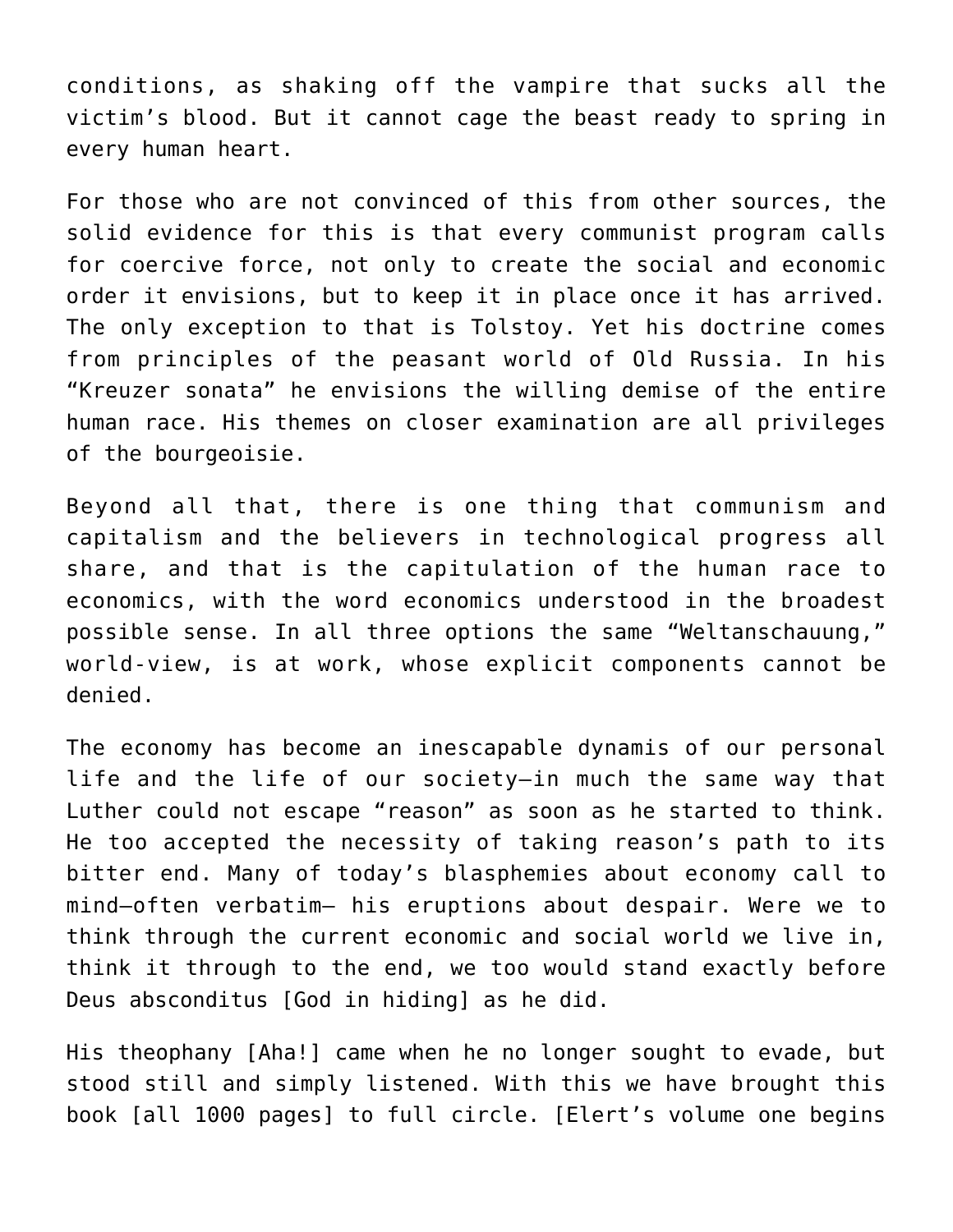with Luther's "primal experience" of striving to cope with Deus absconditus.] For the question, what proposal Lutheran churches have to solve these economic problems, there is but one answer: None at all.

But faith in the Gospel Aha! born from primal despair celebrates resurrection from the death of this capitulation. People trusting this Gospel surmounted not only the mass deaths of the Thirty Years War. Such Christ-trusters were not only strong in bearing that cross and valley of sorrows. That itself was indeed something. But even more, Christ-trusters go to work living a particular ethos, a specific quality of human life. They do not imagine that whatever good they achieve in the world constitutes the Kingdom of God–or ever could be that. Such fanciful conceit is nothing other than cowardice in the face of death. Rather such believers, since they are now at peace with God, see death (as Matthias Claudius put it) no longer as an enemy. They acknowledge their limits and know that they are but fleeting and minuscule pieces of creation.

But this is really THE creation, God's creation where God's structures when broken do indeed bring recompense. These are the fundamental relationships of man and woman, people and nations, governments and law, and also a wholesome pattern of economic life. The tragedy of our time is bankruptcy of the human soul, evoked by the absolutizing of the last of these relationships, economics. The consequence is scant concern for all the others. For this reason it is only the empty eyes of "entseelter Menschen" [humans with no more soul] that stare at us when we seek to solve every economic crisis. The creator has once more become the hidden God–from whom there is no escape.

The "other" apocalypse of our Lord Jesus Christ is no escape either, but it is sur-vival, "living through" the encounter with